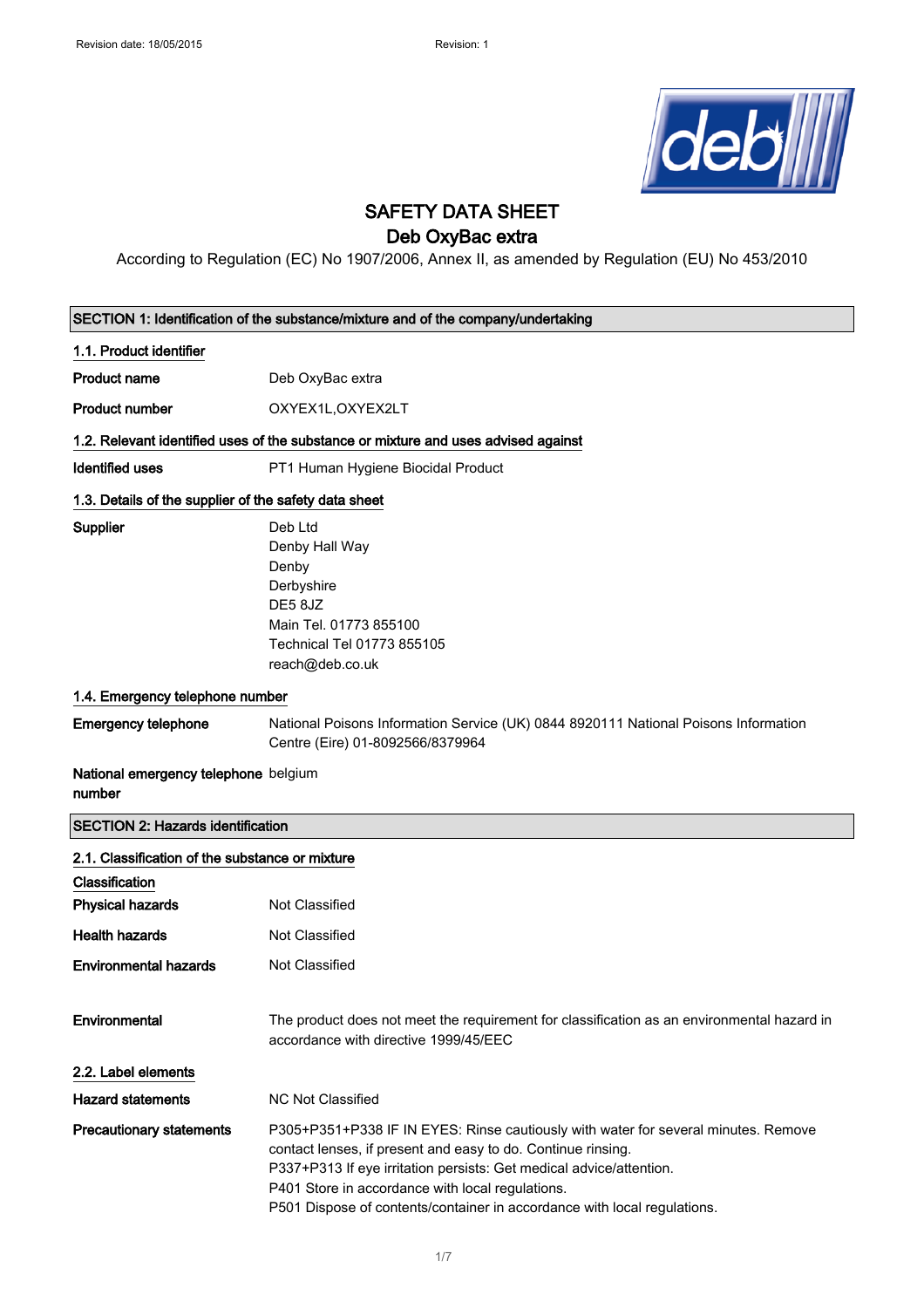| Supplemental label<br>information                                               | Eye protection not required normally but wear eye protection if you are conducting an<br>operation where there is a risk of this product getting in the eyes.<br>BPR001 Use biocides safely. Always read the label and product information before use. |  |
|---------------------------------------------------------------------------------|--------------------------------------------------------------------------------------------------------------------------------------------------------------------------------------------------------------------------------------------------------|--|
| Detergent labelling                                                             | < 5% disinfectants,< 5% non-ionic surfactants, Contains PHENOXYETHANOL, Benzoic acid                                                                                                                                                                   |  |
| 2.3. Other hazards                                                              |                                                                                                                                                                                                                                                        |  |
|                                                                                 | This product does not contain any substances classified as PBT or vPvB.                                                                                                                                                                                |  |
| <b>SECTION 3: Composition/information on ingredients</b>                        |                                                                                                                                                                                                                                                        |  |
| 3.2. Mixtures                                                                   |                                                                                                                                                                                                                                                        |  |
| <b>INCI</b>                                                                     | Aqua, Glycerin, Butylene Glycol, Lauramine Oxide, Phosphoric Acid, Hydrogen Peroxide,<br>Phenoxyethanol, Polyglycerin-6, Salicylic Acid, Benzoic Acid                                                                                                  |  |
| <b>SECTION 4: First aid measures</b>                                            |                                                                                                                                                                                                                                                        |  |
| 4.1. Description of first aid measures                                          |                                                                                                                                                                                                                                                        |  |
| Inhalation                                                                      | Not relevant. Unlikely route of exposure as the product does not contain volatile substances.                                                                                                                                                          |  |
| Ingestion                                                                       | Rinse mouth thoroughly with water. Get medical attention if any discomfort continues.                                                                                                                                                                  |  |
| <b>Skin contact</b>                                                             | Rinse with water.                                                                                                                                                                                                                                      |  |
| Eye contact                                                                     | Remove any contact lenses and open eyelids wide apart. Continue to rinse for at least 15<br>minutes. Continue to rinse for at least 15 minutes. Get medical attention promptly if symptoms<br>occur after washing.                                     |  |
|                                                                                 | 4.2. Most important symptoms and effects, both acute and delayed                                                                                                                                                                                       |  |
| Inhalation                                                                      | No specific symptoms known.                                                                                                                                                                                                                            |  |
| Ingestion                                                                       | No specific symptoms known.                                                                                                                                                                                                                            |  |
| Eye contact                                                                     | May cause temporary eye irritation.                                                                                                                                                                                                                    |  |
| 4.3. Indication of any immediate medical attention and special treatment needed |                                                                                                                                                                                                                                                        |  |
| Notes for the doctor                                                            | No specific recommendations.                                                                                                                                                                                                                           |  |
| <b>SECTION 5: Firefighting measures</b>                                         |                                                                                                                                                                                                                                                        |  |
| 5.1. Extinguishing media                                                        |                                                                                                                                                                                                                                                        |  |
| Suitable extinguishing media                                                    | The product is not flammable. Use fire-extinguishing media suitable for the surrounding fire.                                                                                                                                                          |  |
| 5.2. Special hazards arising from the substance or mixture                      |                                                                                                                                                                                                                                                        |  |
| <b>Hazardous combustion</b><br>products                                         | No known hazardous decomposition products.                                                                                                                                                                                                             |  |

### 5.3. Advice for firefighters

firefighting

Protective actions during No specific firefighting precautions known.

#### SECTION 6: Accidental release measures

#### 6.1. Personal precautions, protective equipment and emergency procedures

Personal precautions **Avoid contact with eyes.** 

#### 6.2. Environmental precautions

Environmental precautions Not considered to be a significant hazard due to the small quantities used.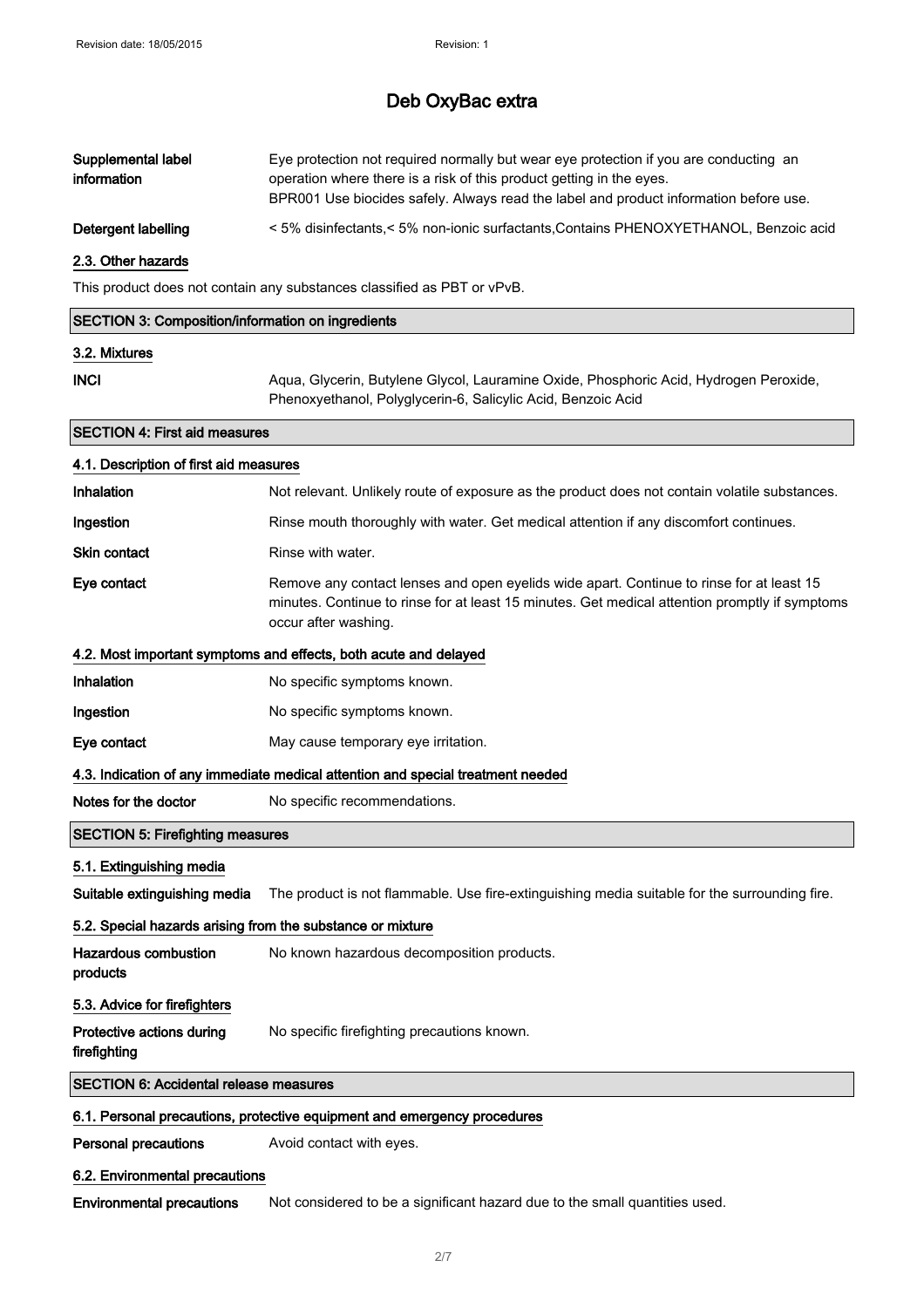| 6.3. Methods and material for containment and cleaning up  |                                                                                                                                                                                                                                                  |  |
|------------------------------------------------------------|--------------------------------------------------------------------------------------------------------------------------------------------------------------------------------------------------------------------------------------------------|--|
| Methods for cleaning up                                    | Flush away spillage with plenty of water. Avoid contamination of ponds or watercourses with<br>washing down water. Absorb spillage with non-combustible, absorbent material. Do not<br>discharge into drains or watercourses or onto the ground. |  |
| 6.4. Reference to other sections                           |                                                                                                                                                                                                                                                  |  |
| Reference to other sections                                | For waste disposal, see Section 13.                                                                                                                                                                                                              |  |
| <b>SECTION 7: Handling and storage</b>                     |                                                                                                                                                                                                                                                  |  |
| 7.1. Precautions for safe handling                         |                                                                                                                                                                                                                                                  |  |
| <b>Usage precautions</b>                                   | Avoid contact with eyes.                                                                                                                                                                                                                         |  |
|                                                            | 7.2. Conditions for safe storage, including any incompatibilities                                                                                                                                                                                |  |
| 7.3. Specific end use(s)                                   |                                                                                                                                                                                                                                                  |  |
| Specific end use(s)                                        | The identified uses for this product are detailed in Section 1.2.                                                                                                                                                                                |  |
| <b>SECTION 8: Exposure Controls/personal protection</b>    |                                                                                                                                                                                                                                                  |  |
| 8.1. Control parameters                                    |                                                                                                                                                                                                                                                  |  |
| Ingredient comments                                        | EU = Indicative Values according to Commission Directive 91/322/EEC.                                                                                                                                                                             |  |
| 8.2. Exposure controls                                     |                                                                                                                                                                                                                                                  |  |
| Appropriate engineering<br>controls                        | Not relevant.                                                                                                                                                                                                                                    |  |
| Eye/face protection                                        | Not required normally but wear eye protection if you are conducting an operation where there<br>is a risk of this product getting in the eyes.                                                                                                   |  |
| Hand protection                                            | Hand protection not required.                                                                                                                                                                                                                    |  |
| <b>Respiratory protection</b>                              | No specific recommendations.                                                                                                                                                                                                                     |  |
| <b>SECTION 9: Physical and Chemical Properties</b>         |                                                                                                                                                                                                                                                  |  |
| 9.1. Information on basic physical and chemical properties |                                                                                                                                                                                                                                                  |  |
| Appearance                                                 | Liquid                                                                                                                                                                                                                                           |  |
| Colour                                                     | Colourless.                                                                                                                                                                                                                                      |  |
| Odour                                                      | Characteristic.                                                                                                                                                                                                                                  |  |
| pH                                                         | pH (concentrated solution): 2.0 -2.5                                                                                                                                                                                                             |  |
| <b>Melting point</b>                                       | Not determined.                                                                                                                                                                                                                                  |  |
| Initial boiling point and range                            | Not determined.                                                                                                                                                                                                                                  |  |
| Flash point                                                | Scientifically unjustified.                                                                                                                                                                                                                      |  |
| <b>Evaporation rate</b>                                    | Not determined.                                                                                                                                                                                                                                  |  |
| Vapour density                                             | Not determined.                                                                                                                                                                                                                                  |  |
| <b>Relative density</b>                                    | Not determined.                                                                                                                                                                                                                                  |  |
| Solubility(ies)                                            | Soluble in water.                                                                                                                                                                                                                                |  |
| <b>Partition coefficient</b>                               | Not applicable.                                                                                                                                                                                                                                  |  |
| Auto-ignition temperature                                  | Scientifically unjustified.                                                                                                                                                                                                                      |  |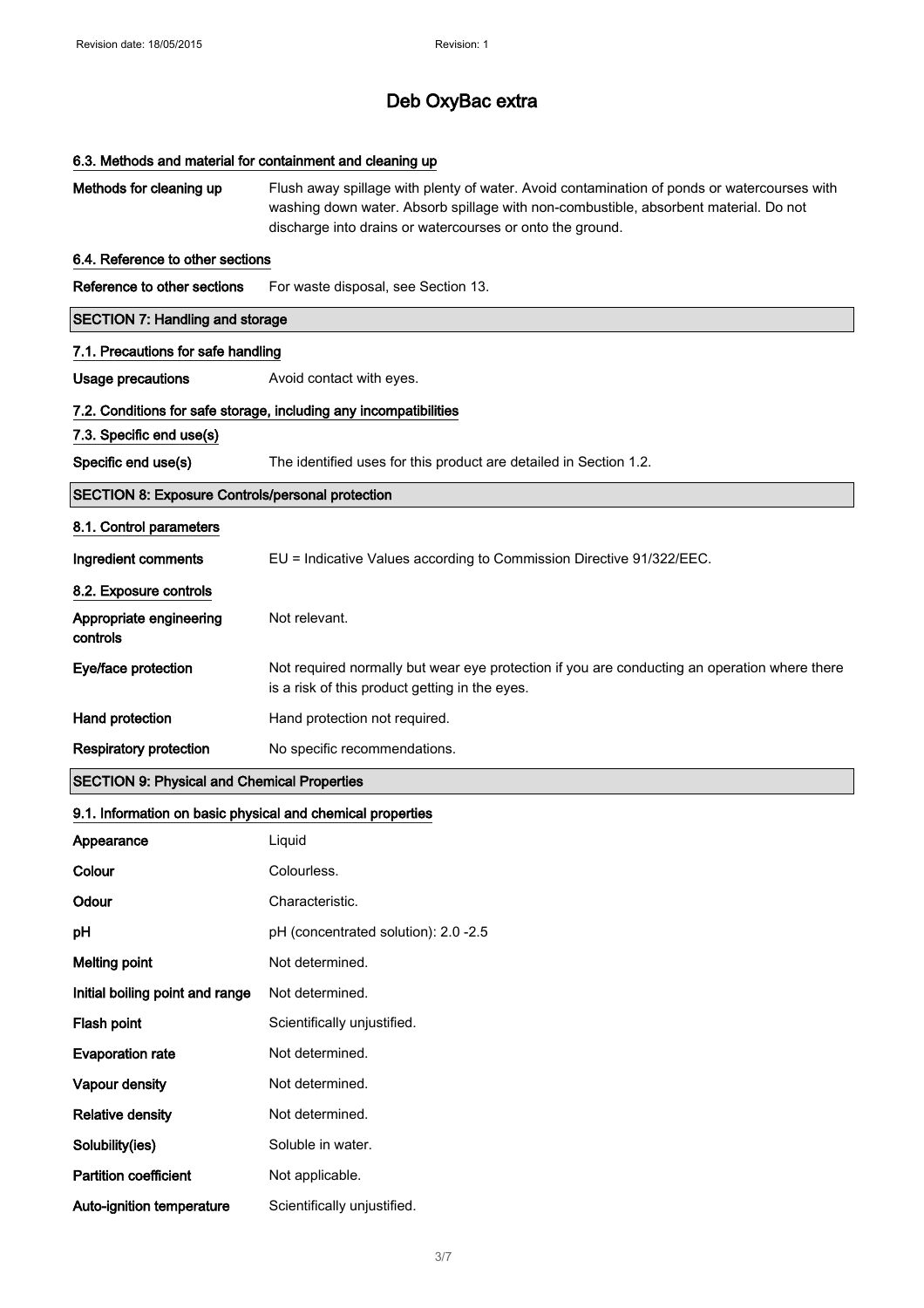| <b>Decomposition Temperature</b>                               | Not determined.                                                                       |
|----------------------------------------------------------------|---------------------------------------------------------------------------------------|
| <b>Viscosity</b>                                               | Not determined.                                                                       |
| <b>Explosive properties</b>                                    | Scientifically unjustified.                                                           |
| <b>Oxidising properties</b>                                    | Does not meet the criteria for classification as oxidising.                           |
| 9.2. Other information                                         |                                                                                       |
| Other information                                              | None.                                                                                 |
| <b>SECTION 10: Stability and reactivity</b>                    |                                                                                       |
| 10.1. Reactivity                                               |                                                                                       |
| Reactivity                                                     | The following materials may react violently with the product: Strong reducing agents. |
| 10.2. Chemical stability                                       |                                                                                       |
| <b>Stability</b>                                               | Stable at normal ambient temperatures.                                                |
| 10.3. Possibility of hazardous reactions                       |                                                                                       |
| Possibility of hazardous<br>reactions                          | Not known.                                                                            |
| 10.4. Conditions to avoid                                      |                                                                                       |
| <b>Conditions to avoid</b>                                     | Avoid contact with strong reducing agents.                                            |
| 10.5. Incompatible materials                                   |                                                                                       |
| <b>Materials to avoid</b>                                      | Strong reducing agents.                                                               |
| 10.6. Hazardous decomposition products                         |                                                                                       |
| Hazardous decomposition<br>products                            | Does not decompose when used and stored as recommended.                               |
| <b>SECTION 11: Toxicological information</b>                   |                                                                                       |
| 11.1. Information on toxicological effects                     |                                                                                       |
| Acute toxicity - oral<br>ATE oral (mg/kg)                      | 20,327.0670946                                                                        |
| Acute toxicity - dermal<br>Notes (dermal LD <sub>50</sub> )    | Based on available data the classification criteria are not met.                      |
| Acute toxicity - inhalation<br>ATE inhalation (gases ppm)      | 428,571.42857143                                                                      |
| ATE inhalation (vapours mg/l)                                  | 1,047.61904762                                                                        |
| <b>ATE inhalation (dusts/mists</b><br>mg/l)                    | 142.85714286                                                                          |
| Skin corrosion/irritation<br>Human skin model test             | OECD 439 EPISKIN Not irritating.                                                      |
| Serious eye damage/irritation<br>Serious eye damage/irritation | OECD 438 Not irritating.                                                              |
| Respiratory sensitisation<br><b>Respiratory sensitisation</b>  | Based on available data the classification criteria are not met.                      |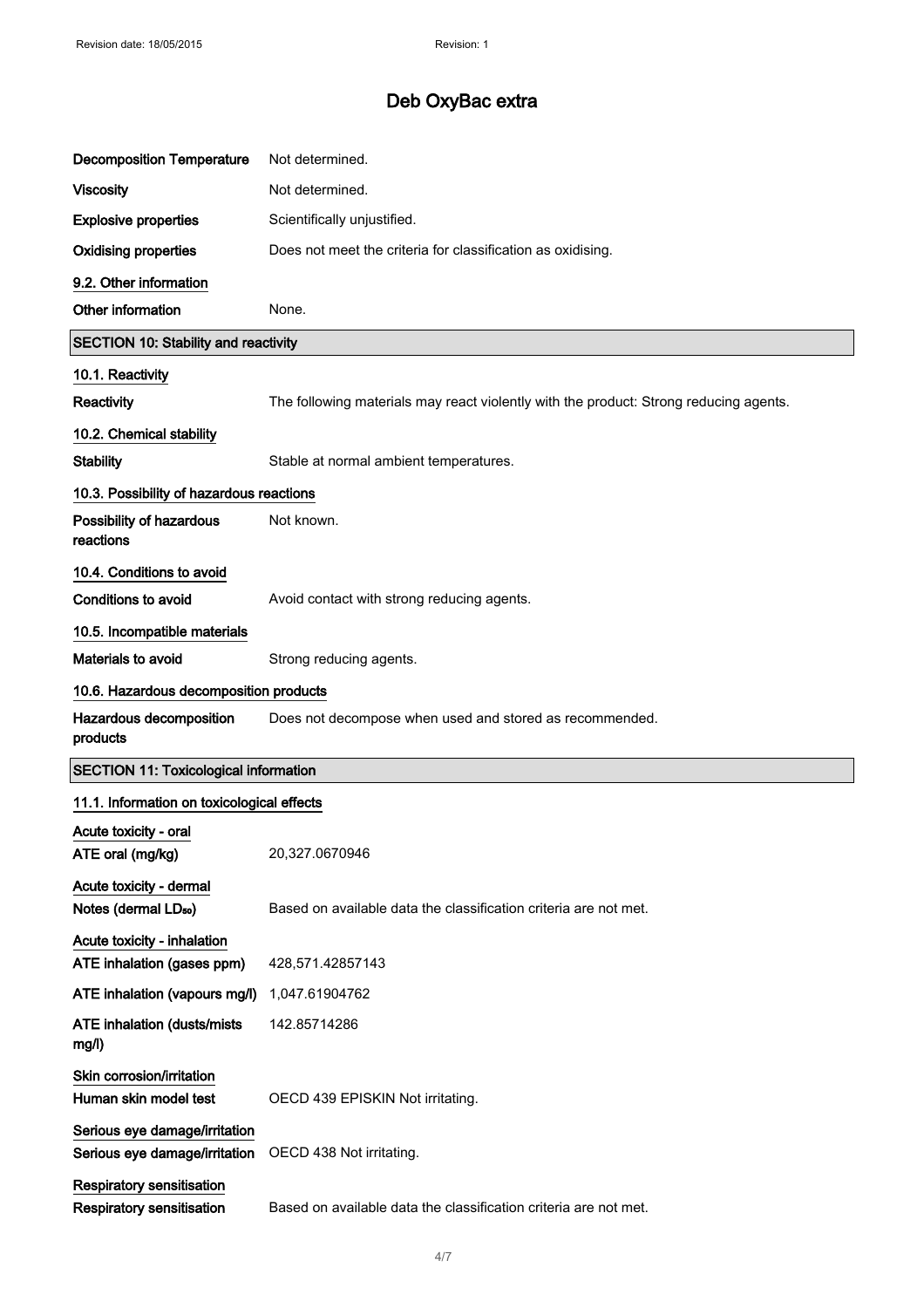| <b>Skin sensitisation</b>                          |                                                                                                                                                                                                                                                                                                                                                                                           |
|----------------------------------------------------|-------------------------------------------------------------------------------------------------------------------------------------------------------------------------------------------------------------------------------------------------------------------------------------------------------------------------------------------------------------------------------------------|
| <b>Skin sensitisation</b>                          | Not sensitising.                                                                                                                                                                                                                                                                                                                                                                          |
| Germ cell mutagenicity                             |                                                                                                                                                                                                                                                                                                                                                                                           |
| Genotoxicity - in vivo                             | Does not contain any substances known to be mutagenic.                                                                                                                                                                                                                                                                                                                                    |
| Carcinogenicity                                    |                                                                                                                                                                                                                                                                                                                                                                                           |
| Carcinogenicity                                    | Does not contain any substances known to be carcinogenic.                                                                                                                                                                                                                                                                                                                                 |
| Reproductive toxicity                              |                                                                                                                                                                                                                                                                                                                                                                                           |
| Reproductive toxicity -                            | Does not contain any substances known to be toxic to reproduction.                                                                                                                                                                                                                                                                                                                        |
| development                                        |                                                                                                                                                                                                                                                                                                                                                                                           |
| Specific target organ toxicity - single exposure   |                                                                                                                                                                                                                                                                                                                                                                                           |
| STOT - single exposure                             | No information available.                                                                                                                                                                                                                                                                                                                                                                 |
| Specific target organ toxicity - repeated exposure |                                                                                                                                                                                                                                                                                                                                                                                           |
| STOT - repeated exposure                           | No information available.                                                                                                                                                                                                                                                                                                                                                                 |
| <b>Aspiration hazard</b>                           |                                                                                                                                                                                                                                                                                                                                                                                           |
| <b>Aspiration hazard</b>                           | Not anticipated to present an aspiration hazard based on chemical structure.                                                                                                                                                                                                                                                                                                              |
| Inhalation                                         | No specific health hazards known.                                                                                                                                                                                                                                                                                                                                                         |
| Ingestion                                          | May cause discomfort if swallowed.                                                                                                                                                                                                                                                                                                                                                        |
| Skin contact                                       | Skin irritation should not occur when used as recommended.                                                                                                                                                                                                                                                                                                                                |
| Eye contact                                        | May cause temporary eye irritation.                                                                                                                                                                                                                                                                                                                                                       |
| <b>SECTION 12: Ecological Information</b>          |                                                                                                                                                                                                                                                                                                                                                                                           |
|                                                    |                                                                                                                                                                                                                                                                                                                                                                                           |
| Ecotoxicity                                        | The product does not meet the requirement for classification as an environmental hazard in<br>accordance with directive 1999/45/EEC                                                                                                                                                                                                                                                       |
| 12.1. Toxicity                                     |                                                                                                                                                                                                                                                                                                                                                                                           |
| <b>Toxicity</b>                                    | The product does not meet the requirement for classification as an environmental hazard in<br>accordance with directive 1999/45/EEC                                                                                                                                                                                                                                                       |
| 12.2. Persistence and degradability                |                                                                                                                                                                                                                                                                                                                                                                                           |
| Persistence and degradability                      | The surfactant(s) contained in this product complies(comply) with the biodegradability criteria<br>as laid down in Regulation (EC) No. 648/2004 on detergents. Data to support this assertion<br>are held at the disposal of the competent authorities of the Member States and will be made<br>available to them at their direct request, or at the request of a detergent manufacturer. |
| 12.3. Bioaccumulative potential                    |                                                                                                                                                                                                                                                                                                                                                                                           |
| <b>Bioaccumulative potential</b>                   | No data available on bioaccumulation.                                                                                                                                                                                                                                                                                                                                                     |
| <b>Partition coefficient</b>                       | Not applicable.                                                                                                                                                                                                                                                                                                                                                                           |
| 12.4. Mobility in soil                             |                                                                                                                                                                                                                                                                                                                                                                                           |
| <b>Mobility</b>                                    | The product is soluble in water.                                                                                                                                                                                                                                                                                                                                                          |
| 12.5. Results of PBT and vPvB assessment           |                                                                                                                                                                                                                                                                                                                                                                                           |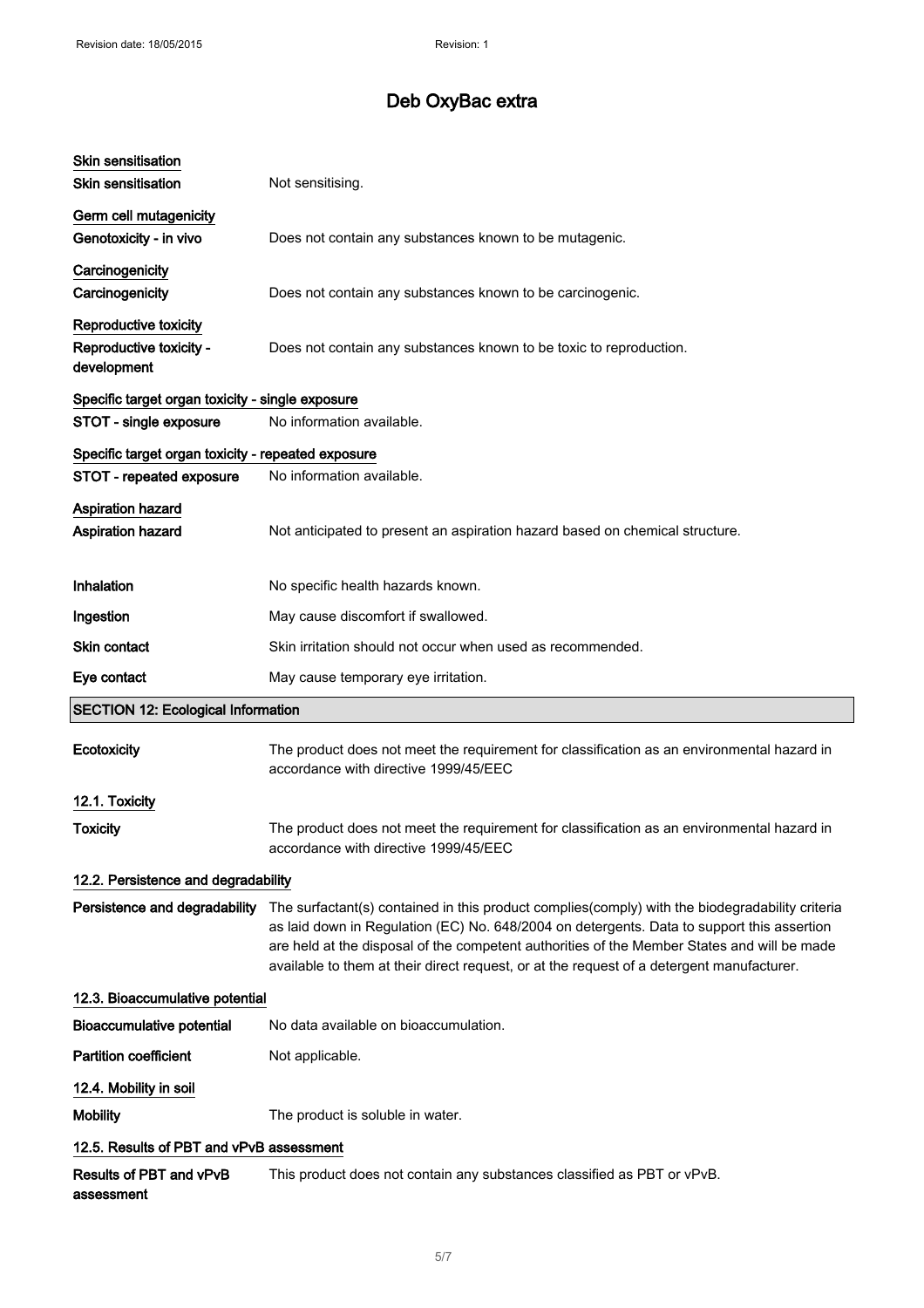# 12.6. Other adverse effects Other adverse effects None known. SECTION 13: Disposal considerations 13.1. Waste treatment methods General information When handling waste, the safety precautions applying to handling of the product should be considered. Disposal methods Dispose of waste to licensed waste disposal site in accordance with the requirements of the local Waste Disposal Authority. No specific disposal method required. Reuse or recycle products wherever possible. SECTION 14: Transport information Road transport notes Not classified. Rail transport notes Not classified. Sea transport notes Not classified. Air transport notes Not classified. 14.1. UN number Not applicable. 14.2. UN proper shipping name Not applicable. 14.3. Transport hazard class(es) Not applicable. 14.4. Packing group Not applicable. 14.5. Environmental hazards Environmentally hazardous substance/marine pollutant No. 14.6. Special precautions for user Not applicable. 14.7. Transport in bulk according to Annex II of MARPOL73/78 and the IBC Code Transport in bulk according to Not applicable. Annex II of MARPOL 73/78 and the IBC Code SECTION 15: Regulatory information

15.1. Safety, health and environmental regulations/legislation specific for the substance or mixture